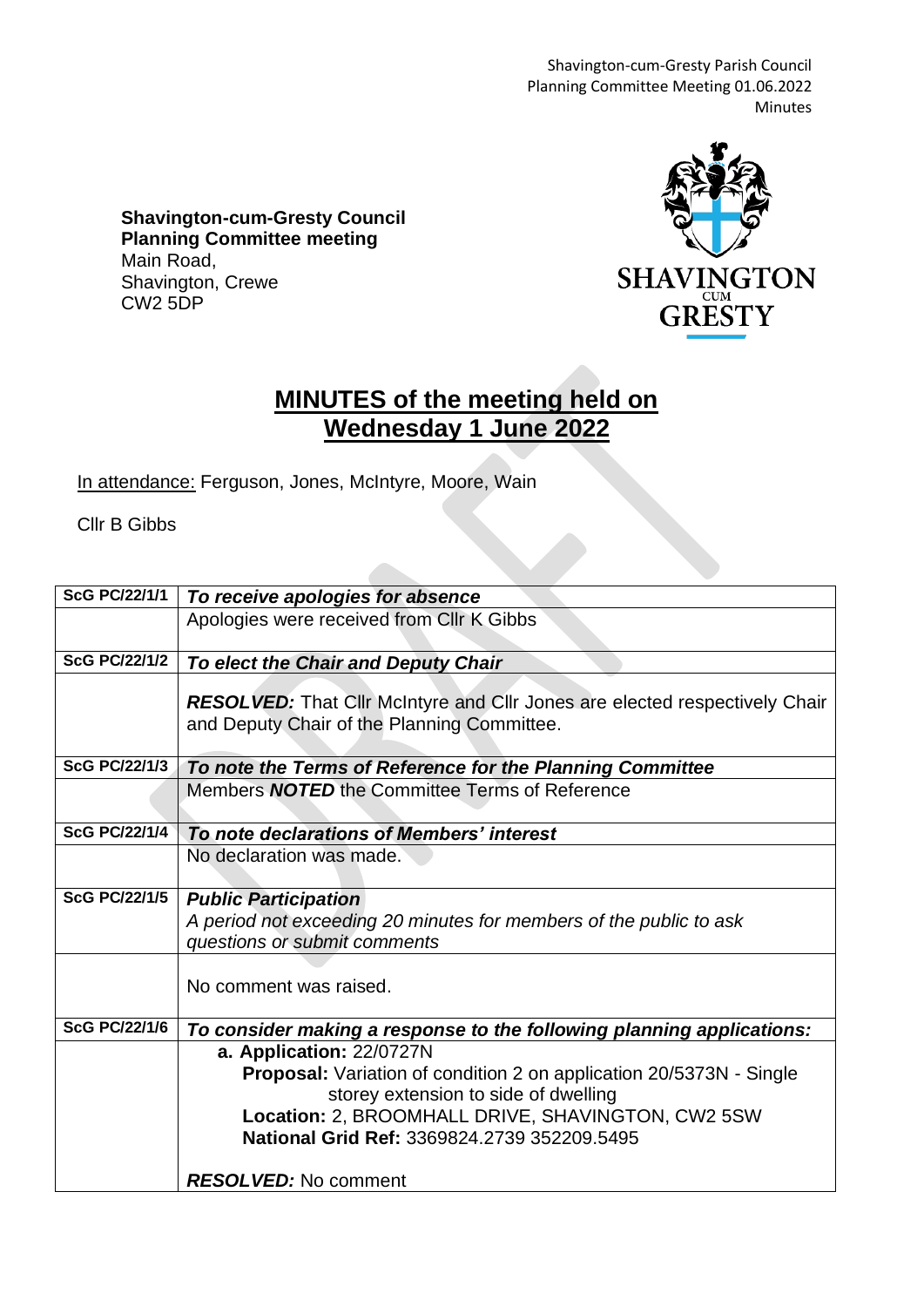| b. Application: 22/1654N<br>Proposal: Two storey side extension and associated alterations<br>replacing the existing detached garage<br>Location: 72, OSBORNE GROVE, SHAVINGTON, CREWE,<br>CHESHIRE,<br><b>CW2 5BX</b><br>National Grid Ref: 370150.6338 352047.8122             |  |
|----------------------------------------------------------------------------------------------------------------------------------------------------------------------------------------------------------------------------------------------------------------------------------|--|
| <b>RESOLVED:</b> No comment                                                                                                                                                                                                                                                      |  |
| c. Application: 22/1125N<br><b>Proposal:</b> Food Services Processing and Packaging Staff Facilities<br>and Modified Parking Arrangement.<br>Location: Baird Foods Services Limited, CREWE ROAD,<br>SHAVINGTON,<br>CW <sub>2</sub> 5AD<br>National Grid Ref: 370422.45 352582.97 |  |
| <b>RESOLVED:</b> That, based on previous complaints from neighbours, the                                                                                                                                                                                                         |  |
| Council requests an environmental appraisal to examine the disposal of<br>effluent and any historic issues in light of the changes proposed.                                                                                                                                     |  |
| d. Application: 22/0496N<br>Proposal: Detached single dwelling (amended plans/details)<br>Location: 27, CREWE ROAD, SHAVINGTON, CW2 5JE                                                                                                                                          |  |
| <b>RESOLVED:</b> No comment                                                                                                                                                                                                                                                      |  |
| <b>ScG PC/22/1/7</b><br>To consider making responses to any urgent planning application<br>consultations that have arisen since this agenda was published                                                                                                                        |  |
| a. Application: 22/2056N<br><b>Proposal:</b> Single storey rear extension, side infill and new porch<br>Location: 161, CREWE ROAD, SHAVINGTON, CW2 5AJ<br>National Grid Ref: 370416.0702 352212.3809                                                                             |  |
| <b>RESOLVED:</b> No comment                                                                                                                                                                                                                                                      |  |
| b. Application: 22/2139N<br><b>Proposal:</b> Side and rear extensions Please see attached survey and<br>proposed drawings<br>Location: 30, WESTON LANE, SHAVINGTON, CW2 5AN<br>National Grid Ref: 370615.4934 352106.727                                                         |  |
| <b>RESOLVED:</b> No comment                                                                                                                                                                                                                                                      |  |
| <b>ScG PC/22/1/8</b><br>To note the date of the next Planning Committee Meeting - 6 July 7PM                                                                                                                                                                                     |  |